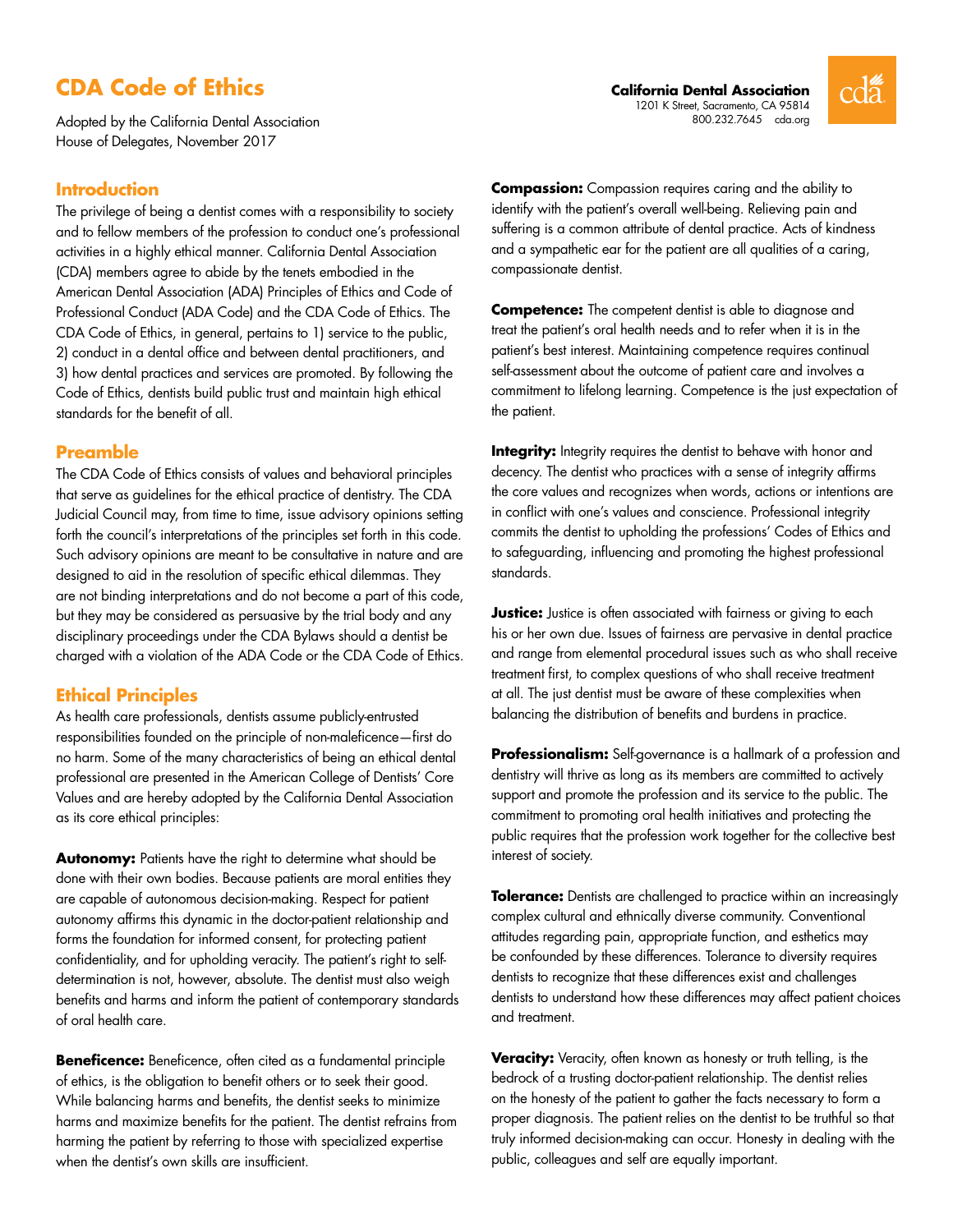

# **Behavioral Principles**

#### **Section 1. Service to the Public**

Service to the public is the primary obligation of the dentist as a professional person. Service to the public includes the delivery of quality, competent, and timely care within the bounds of the clinical circumstances presented by the patient.

# 1A. Professional Esteem

While serving the public, a dentist has the obligation to act in a manner that maintains or elevates the esteem of the profession.

#### 1B. Accepting Patients Into the Dental Practice

In serving the public, a dentist may exercise reasonable discretion in accepting patients into the dental practice. However, in keeping with the core value of justice, it is unethical for a dentist to refuse to accept a patient into the practice, deny dental service to a patient, or otherwise discriminate against a patient because of the patient's gender, sexual, racial, religious, or ethnic characteristics.

#### Advisory Opinions:

1.B.1. Patient Abandonment: Once a dentist has undertaken a course of treatment, the dentist should not discontinue that treatment without giving the patient adequate notice and the opportunity to obtain the services of another dentist. Care should be taken that the patient's oral health is not jeopardized in the process.

1.B.2. Notice of Provider Relocation: Patients treated by a dentist who leaves a dental practice have the right to be informed of the dentist's new contact information. It is unethical to withhold this information, if known, upon the request of a patient or to provide misleading information to patients. If the responsibility for notifying the patients falls to the departing dentist rather than the dental practice, the practice should not interfere with the discharge of these duties by withholding patient lists or other necessary information.

# 1C. Standards of Care

Wherever "standards of care" or "quality services" are undefined by law, such standards or services shall be defined by the California Dental Association or such agency as designated by the association. It is unethical for a dentist to render, or cause to be rendered, substandard care.

# 1D. Informed Consent

Fully informed consent is essential to the ethical practice of dentistry and reflects the patient's right of self-decision. Except as exempted by state law, a dentist has the obligation to obtain the fully informed consent of the patient or the patient's legal guardian prior to treatment, or the use of any identifiable artifacts (such as photographs, X-rays, study models, etc.) for any purpose other than treatment. Informed consent is also required when using a human subject for research.

#### Advisory Opinions:

1.D.1. Explanation of Treatment: A dentist has the obligation to fully explain proposed treatment, reasonable alternatives, and the risks of not performing treatment to the patient. The dentist shall explain treatment in a manner that is accurate, easily understood, and allows patients to be involved in decisions affecting their oral health or their participation in a research project.

1.D.2. Reporting Abuse: When a dentist suspects abuse, the dentist is not legally required to obtain informed consent prior to taking photographs, impressions or x-rays on a minor or dependent adult.

# 1E. Patient Confidentiality

Dentists are obliged to safeguard the confidentiality of patient records. Dentists shall maintain patient records in a manner consistent with the protection of the welfare of the patient. Upon request of a patient or another dental practitioner, dentists shall provide any information in accordance with applicable law that will be beneficial for the future treatment of that patient.

# 1F. Obligation to Inform

A dentist has the obligation to inform patients of their present oral health status.

### Advisory Opinion:

1.F.1 It is the duty of a dentist to report instances of gross and/or continual faulty treatment. When informing patients of the status of their oral health, the dentist shall exercise care that the comments made are justifiable. This would include finding out from the previous treating dentist under what circumstances and conditions the treatment was performed. A difference of opinion as to preferred treatment shall not be communicated to the patient in a disparaging manner which implies mistreatment.

# 1G. Health Education of the Public

A dentist may participate in a program of health education of the public, involving such media as the press, radio, television, and lecture, provided that such programs are in keeping with the dignity of the profession.

#### Advisory Opinion:

1.G.1 Solicitation of Children: Solicitation of children on any private or public school grounds by the use of dental health programs (e.g., dental screening, mouth guards, sealants, etc.) for the purpose of generating referrals or for the financial benefit of the dentists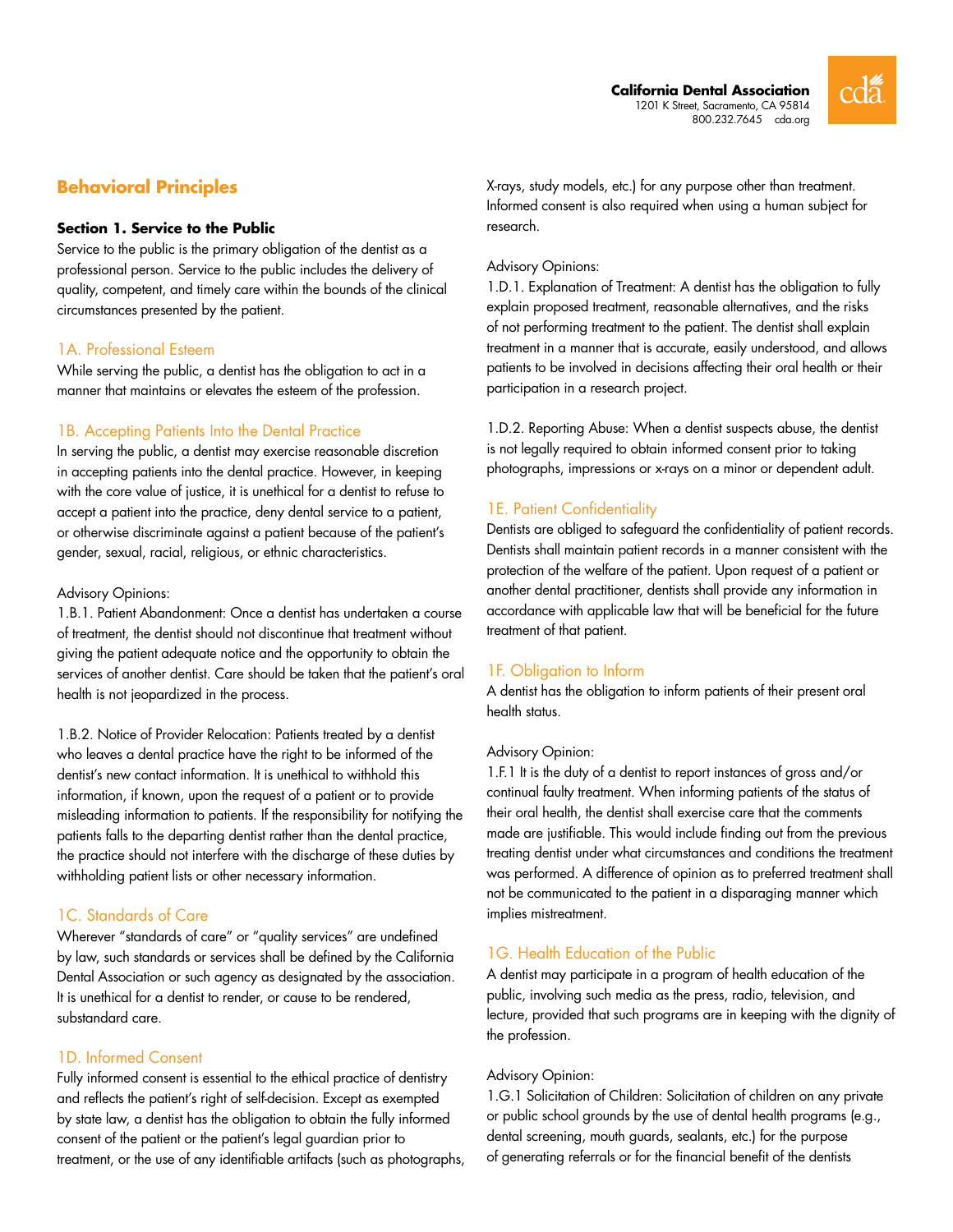

participating in such programs is deemed not to elevate the esteem of the dental profession. For purposes of this advisory opinion, solicitation includes, but is not limited to, dissemination of business cards or any other materials intended to promote the dentist's practice.

# **Section 2. Government of a Profession**

Every profession receives from society the right and obligation to regulate itself, to determine and judge its own members. Such regulation is achieved largely through the influence of the professional societies, and a dentist has the dual obligation of becoming part of a professional society and of observing its rules of ethics.

# 2A. False Statements

It is unethical for a dentist to make a statement in any document filed with the California Dental Association, its component societies, or the American Dental Association, which is fraudulent or false in a material respect, or which omits to disclose any material fact or matter. For the purpose of this section, the word "material" means "not insubstantial" or "of significance" with respect to reasons for which the document is filed.

#### **Section 3. Cooperation with Duly Constituted Committees**

A dentist has the obligation to comply with the reasonable requests of a duly constituted committee, council or other body of the component society or of this association necessary or convenient to enable such a body to perform its functions and to abide by the decisions of such body.

#### **Section 4. Violation of State and Federal Laws**

A dentist has the obligation to comply with all state and federal laws and regulations. It is unethical for a dentist to violate any law of the state of California relating to the practice of dentistry or to engage in activity for which the dentist may be reprimanded, disciplined, or sentenced by final action of any court or other authority of competent jurisdiction, when such action reflects unfavorably on dentists or the dental profession. It is also unethical for a dentist to engage in unprofessional conduct as it is defined by the Dental Practice Act.

#### **Section 5. Continuing Education**

The right of dentists to professional status rests in the knowledge, skill and experience with which they serve their patients and society. Dentists have the obligation to advance their knowledge and keep their skills freshened by continuing education throughout their professional lives.

#### **Section 6. Representations and Claims**

In order to properly serve the public, dentists have the obligation to represent themselves in a manner that contributes to the esteem of the profession.

# 6A. False and Misleading Advertising and Solicitations

It is unethical for a dentist to mislead a patient or misrepresent in any material respect either directly or indirectly the dentist's identity, training, competence, services, or fees. Likewise, it is unethical for a dentist to advertise or solicit patients in any form of communication in a manner that is false or misleading in any material respect.

#### Advisory Opinions:

6.A.1. False Advertising: A dentist shall not disseminate, permit or cause to be disseminated, or participate in the benefits from any form of advertising containing a statement or claim which is false or misleading in any material respect, for the purpose of, directly or indirectly, soliciting patients or inducing the rendering of dental services.

- A statement or claim is false or misleading when it:
- a. Contains a material misrepresentation of fact;
- b. Is materially misleading because the statement as a whole makes only a partial disclosure of relevant facts; or
- c. Is intended or is likely to create false or unjustified expectations of favorable results.

6.A.2. Publicity: A dentist who compensates or gives anything of value to a representative of the press, radio, television or other communication medium in anticipation of, or in return for, professional publicity must make known the fact of such compensation in such publicity.

6.A.3. Public Statements: A dentist shall not issue or cause to be issued through any medium, a public statement expressing or implying official sanction of the ADA, CDA, or any of its component societies, without due consent of the governing body of said organization. Upon receiving such authorization, the dentist shall ascertain that any public statement is scientifically correct and complies with the Code of Ethics.

6.A.4. Subjective statements about the quality of dental services can raise ethical concerns. In particular, statements of opinion may be misleading if they are not honestly held, if they misrepresent the qualifications of the holder, or the basis of the opinion, or if the patient reasonably interprets them as implied statements of fact. Such statements will be evaluated on a case by case basis, considering how patients are likely to respond to the impression made by the advertisement as a whole. The fundamental issue is whether the advertisement, taken as a whole, is false or misleading in a material respect.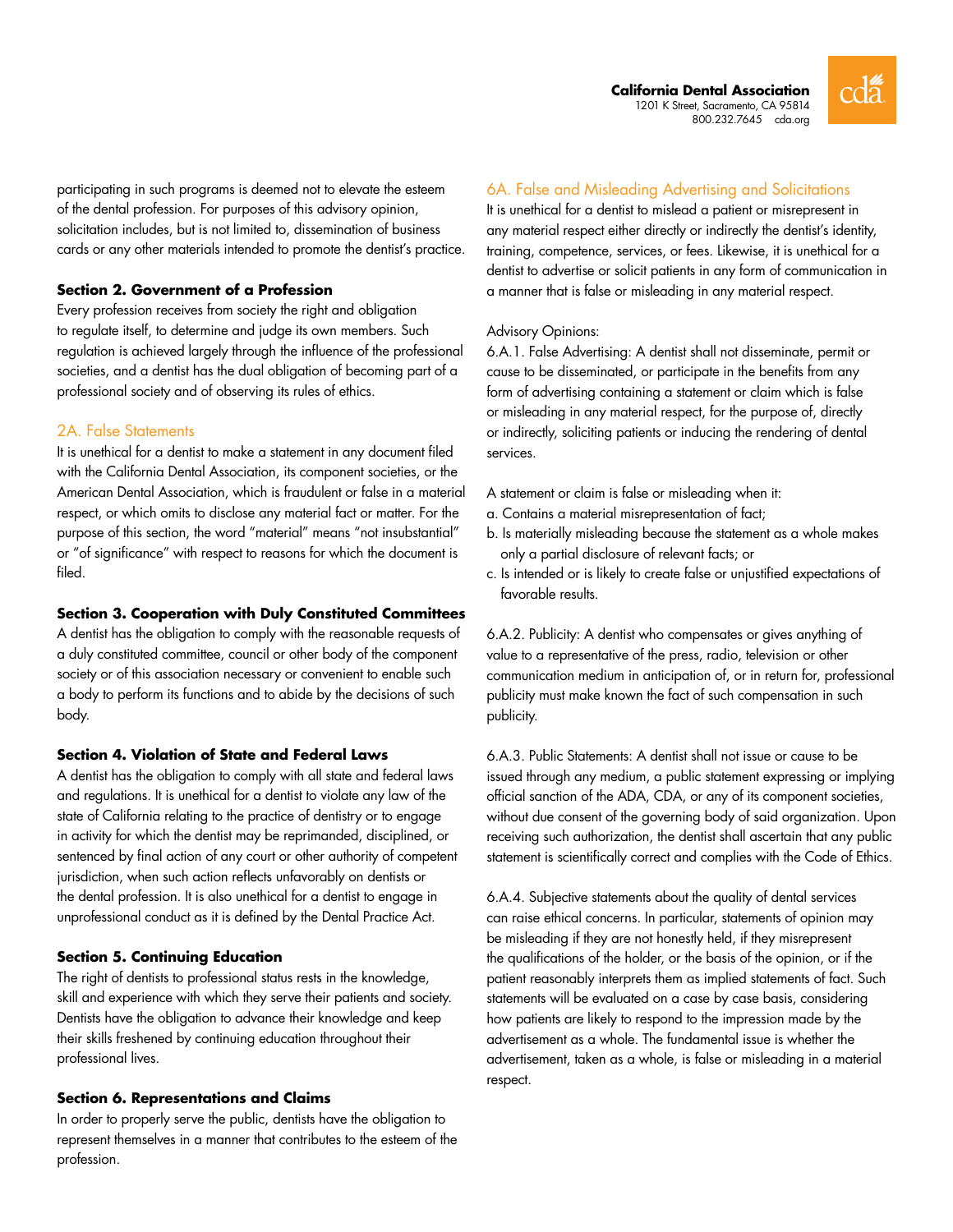

# 6B. Professional Titles and Degrees

Dentists may use the degrees conferred upon them by diploma from recognized dental colleges or schools legally empowered to confer the same, the letters "D.D.S." as permitted by state law, and/or the titles, "Doctor" or "Dentist" and any additional advanced academic degrees earned in health service areas. It is unethical for a dentist to use a title or degree in connection with the promotion of any dental or other commercial endeavor when such usage is false or misleading in any material respect.

#### Advisory Opinions:

6.B.1. Volunteer Position Titles and Experience: A dentist using volunteer position titles and association and/or component society connected experience in any commercial endeavor may be making a representation which is false or misleading in a material respect. Such use of volunteer position titles and association and/or component society connected experience may be misleading because of the likelihood that it will suggest that the dentist using such is claiming superior skills. However, when such usage does not conflict with state law, volunteer position titles and association and/or component society connected experience may be indicated in scientific papers and curriculum vitae which are not used for any commercial endeavor. In any review by the council of the use of volunteer position titles and association and/or component society connected experience, the council will apply the standard of whether the use of such is false or misleading in a material respect.

6.B.2. Additional Advanced Academic Degrees: The phrase "any additional advanced academic degrees earned in health service areas" is interpreted to mean only those degrees that are earned after a dentist graduates from dental or medical school. Use of a degree earned prior thereto may be misleading in a material respect because of the likelihood that it will indicate to the public the attainment of specialty status or advanced dental education. A dentist may list degrees only in the order received. A certificate or license is not a degree and shall not be listed with professional titles or degrees.

6.B.3. Letter Abbreviations: A dentist may append either the letters "D.D.S." as permitted by state law, or the letter abbreviation(s) representing the degree(s) conferred upon the dentist by a recognized dental college or school legally empowered to confer the same, when indicating successful completion of a dental educational program. The simultaneous use of these abbreviations, however, may be making a representation which is false or misleading in a material respect as it implies completion of an increased level of dental education. In any review by the council of the use of letter abbreviations, the council will apply the standard of whether the use of such is false or misleading in a material respect.

# 6C. Name of Practice

As the name under which a dentist conducts a dental practice may be a factor in the selection process of the patient, it is unethical for a dentist to use a trade name or an assumed name that is false or misleading in any material respect. Use of the name of a dentist no longer actively associated with the practice may be continued for a period not to exceed one year.

# **Section 7: Billing Practices**

A dentist has the obligation to submit any billing for services rendered or to be rendered in a manner which is not fraudulent, deceitful, or misleading.

#### Advisory Opinions:

7.A.1. Third Party<sup>1</sup> Benefits: A dentist shall avoid any representation that causes patients to believe the dentist is a provider for the patient's third party payer if, in fact, the dentist is not.

7.A.2. Waiver of Copayment: A dentist who accepts a third party payment under a copayment plan as payment in full, without disclosing to the third party payer that the patient's payment portion will not be collected, may be engaged in overbilling. The essence of this ethical impropriety is deception and misrepresentation; an overbilling dentist makes it appear to the third party<sup>1</sup> payer that the charge to the patient for the services rendered is higher than it actually is.

7.A.3. Billing For Services Not Rendered: A dentist shall avoid billing for services not rendered. If payment has been received for a service that is ultimately never rendered, the dentist shall arrange to refund any overpayment immediately.

# **Section 8. Emergency Service**

A dentist has the obligation to make reasonable arrangements for the emergency care of his or her patients of record. A dentist has the obligation, when consulted in an emergency by a patient not of record, to make reasonable arrangements for emergency care of that patient.

#### Advisory Opinion:

8.A.1. Continuity of Care: In the interest of preserving the patient's continuity of care, a dentist who treats a patient not of record shall recommend to the patient to continue treatment with the original treating dentist unless the patient expressly reveals a different preference.

#### **Section 9. Consultation and Referral**

Whenever the delivery of care to a patient requires diagnostic and therapeutic modalities that are beyond a dentist's scope of services, the dentist has the obligation to inform the patient of all available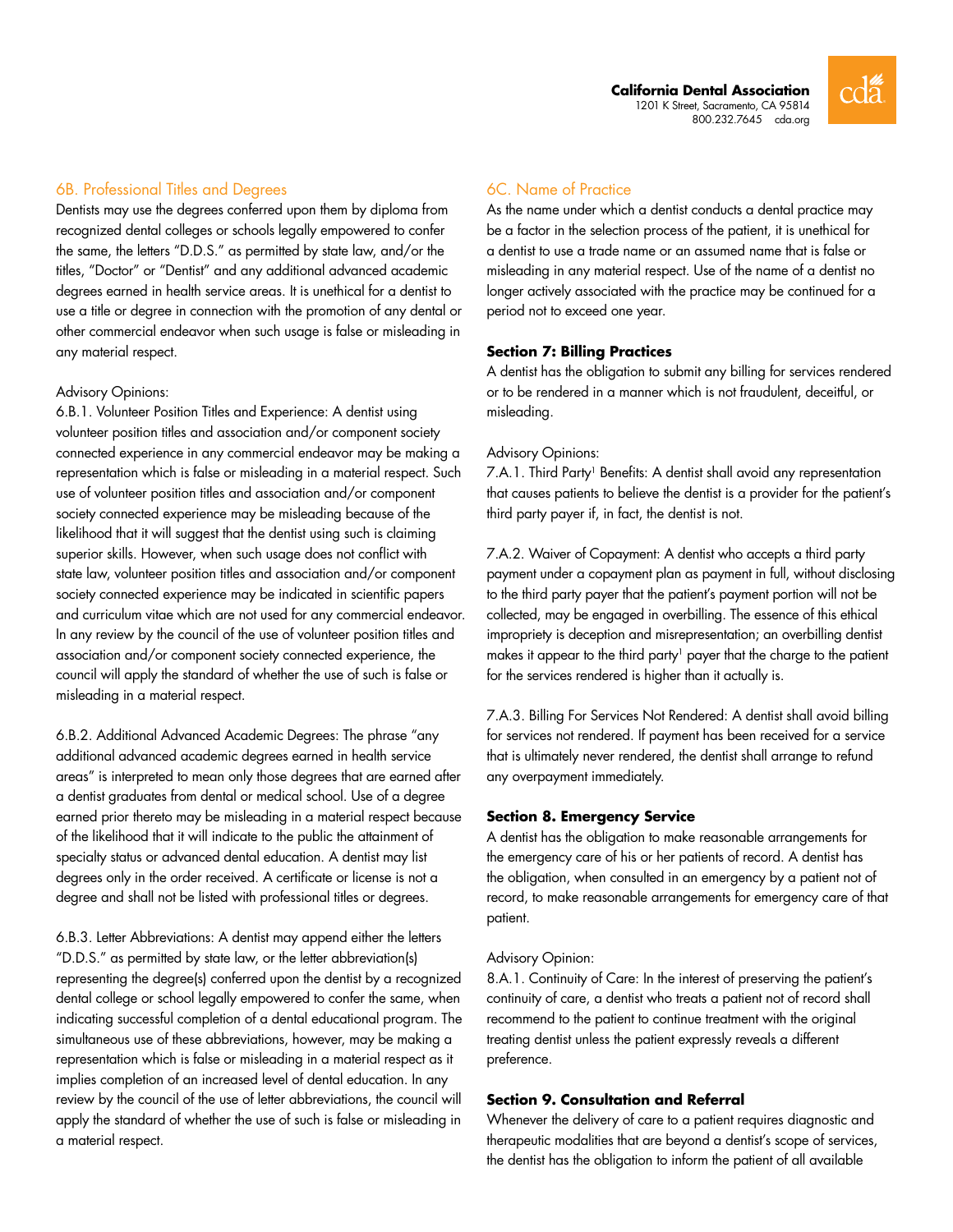**California Dental Association** 1201 K Street, Sacramento, CA 95814 800.232.7645 <cda.org>



treatment options and to refer the patient to a provider who is qualified to provide consultation or necessary care.

Some third party<sup>1</sup> payer contracts restrict a contracting dentist's scope of referral to specialists who have contractual arrangements with the payer. Some third party<sup>1</sup> payers also restrict the circumstances under which referrals may be made to contracting specialists. If a dentist believes a patient's condition requires services beyond a third party<sup>1</sup> payer's contracted services or providers, a dentist has the obligation to inform the patient of all available options in order that the patient may decide whether to seek services available within the contracted plan or to accept an outside referral at his or her own expense.

When a patient visits or is referred to a specialist or consulting dentist for consultation:

- 1. A dentist has the obligation to make a reasonable inquiry to determine whether a prospective patient is currently under the care of another dentist.
- 2. In the interest of preserving the continuity of care, a specialist or consulting dentist has the obligation to inform the patient of the need to continue care with the referring dentist, unless the patient expressly reveals a different preference.
- 3. When there is no referring dentist and upon completion of the treatment, a specialist or consulting dentist has the obligation to inform the patient when there is a need for further dental care.

#### **Section 10. Expert Testimony**

A dentist may provide expert testimony when that testimony is essential to a just and fair disposition of a judicial or administrative action.

# 10A. Conflict of Interest

It is unethical for a dentist to engage in activities where personal or professional interests may conflict with the dentist's duties as an expert witness. It is unethical for a dentist to use information learned as expert witness for personal gain or advantage. If a dentist accepts a request from an attorney to provide an expert opinion about a person who is not a patient of the dentist, the dentist shall not accept that person as a patient into his or her practice until the litigation or other proceeding, if any, involving that person has concluded.

#### 10B. Statements on Policies

A dentist has the right to speak out against any policies espoused by organized dentistry, provided the dentist does not misrepresent such policies. It is unethical, however, for a dentist to represent his or her views as those of the dental society or as those of the majority of the dentists of the community when, in fact, those views are opposed to those of the society or the majority of dentists in the community.

# 10C. Fair and Reasonable Comments

A dentist has the right to make fair comments with respect to dental health subjects, including dentists and the quality of dental care delivered and costs related thereto. However, it is unethical to publish, cause to be published or encourage the publication of comments on such subjects if the dentist does so without having sufficient information that would justify a reasonable dentist to believe the comments to be true. The burden shall be on the commenting dentist to produce the evidence upon which the comments were based and to establish there from that a reasonable dentist would be justified in believing the comments to be true. For the purposes of this section, the word "publication" means any form of communication, including, without limitation, the press, radio, television and lecture.

#### **Section 11. Rebates, Split Fees and Other Fee Arrangements**

It is unethical for a dentist to accept or tender "rebates" or "split fees." Other fee arrangements between dentists or other persons or entities of the healing arts which are not disclosed to the patient are unethical.

#### Advisory Opinion:

11.A.1. Split Fees in Advertising and Marketing Services: The prohibition against a dentist's accepting or tendering rebates or split fees applies to business dealings between dentists and any third party, not just other dentists. However, the prohibition is not applicable to the marketing of dental treatments or procedures via "social coupons" if:

- a. The third-party advertiser does not recommend, endorse or select the healthcare provider; and
- b. The fee paid to the third-party advertiser is commensurate with the advertising service provided.

In addition, the prohibition against fee splitting is not applicable to marketing via group advertising or referral services that do not base their fees on the number of referrals or amount of professional fees paid by the patient to the dentist.

*1A third party is any party to a dental prepayment contract that may collect premiums, assume financial risks, pay claims, and/or provide administrative services.*

# **Code Enforcement**

The association's Code of Ethics, although presented in the form of general guidelines, clearly suggests the conduct that a dentist is expected to follow in carrying out professional activities whether they are related to patients or to fellow practitioners.

Problems involving questions of ethics should be solved within the broad boundaries established in this Code of Ethics and within the